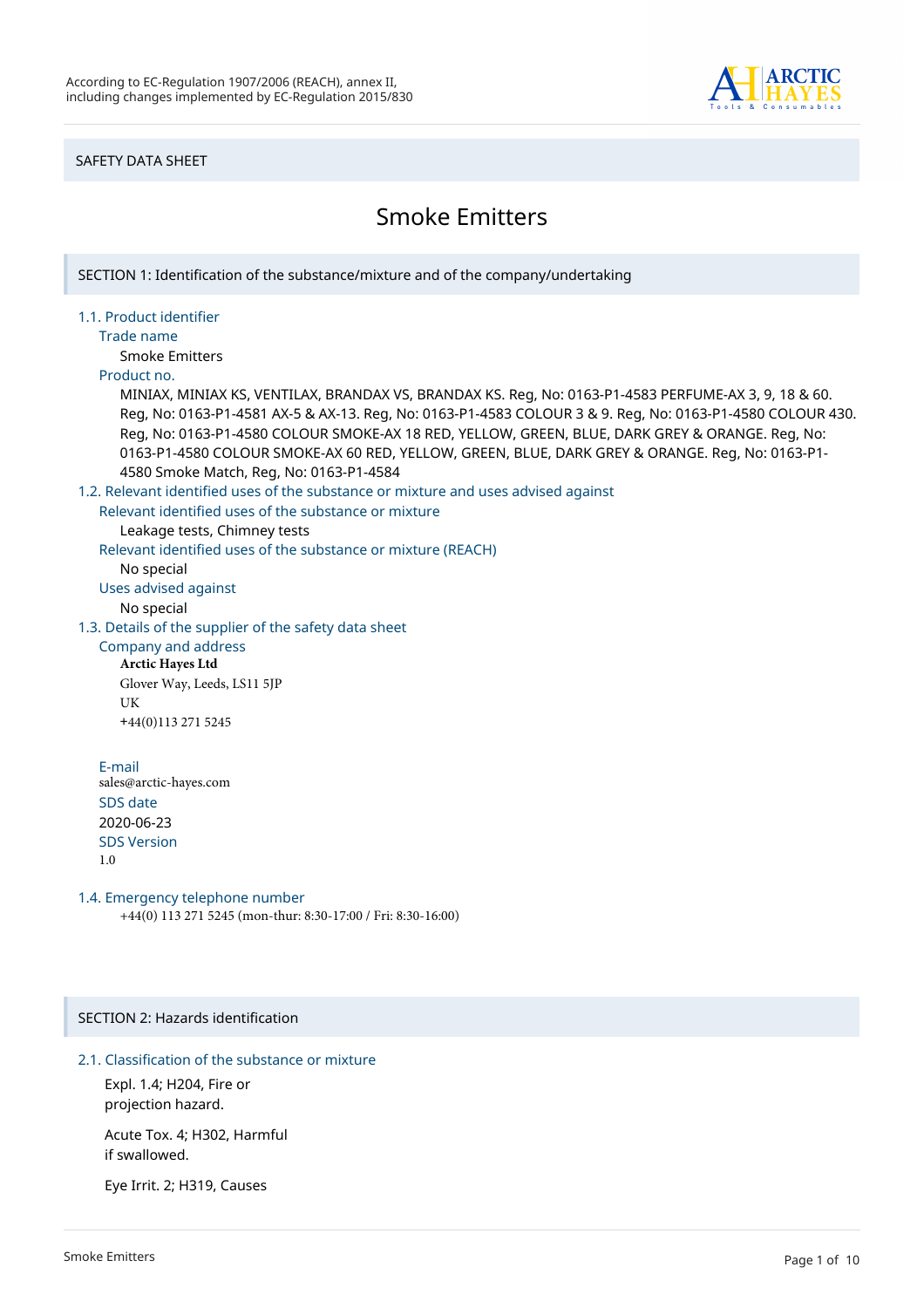#### serious eye irritation.

Aquatic Chronic 3; H412, Harmful to aquatic life with long lasting effects.

> NOTE: the maximum hazardous properties of the product are only fire, the instructions apply to points 2.1 and 2.2, the product cannot explode or cause any projection hazard, if further information is requested, are you welcome to contact us.

### 2.2. Label elements

Labelling is in accordance with the labelling exemptions for products intended to be marketed with a view to obtaining an explosive or pyrotechnic effect.

```
Hazard pictogram(s)
```


### Signal word

Warning Hazard statement(s)

Fire or projection hazard.

Safety statement(s)

#### General

P101, If medical advice is needed, have product container or label at hand.

P102, Keep out of reach of children.

#### Prevention

P210, Keep away from heat, hot surfaces, sparks, open flames and other ignition sources. No smoking. P234, Keep only in original packaging.

#### Response -

#### Storage

-

Disposal

P501, Dispose of contents/container to an approved waste disposal plant.

#### Hazardous substances

potassium chlorate

ammonium chloride

#### 2.3. Other hazards

#### Additional labelling

EUH031, Contact with acids liberates toxic gas.

#### Additional warnings

This mixture/product does not contain any substances considered to meet the criteria classifying them as PBT and/or vPvB.

#### SECTION 3: Composition/information on ingredients

#### 3.2 Mixtures

| Product/Ingredient<br>name | Identifiers                             | % w/w  | Classification                                                      | Note |
|----------------------------|-----------------------------------------|--------|---------------------------------------------------------------------|------|
| potassium chlorate         | CAS No.: 3811-04-9<br>EC No.: 223-289-7 | 15-25% | Acute Tox. 4, H302<br>Acute Tox. 4, H332<br>Aquatic Chronic 2, H411 | PIC  |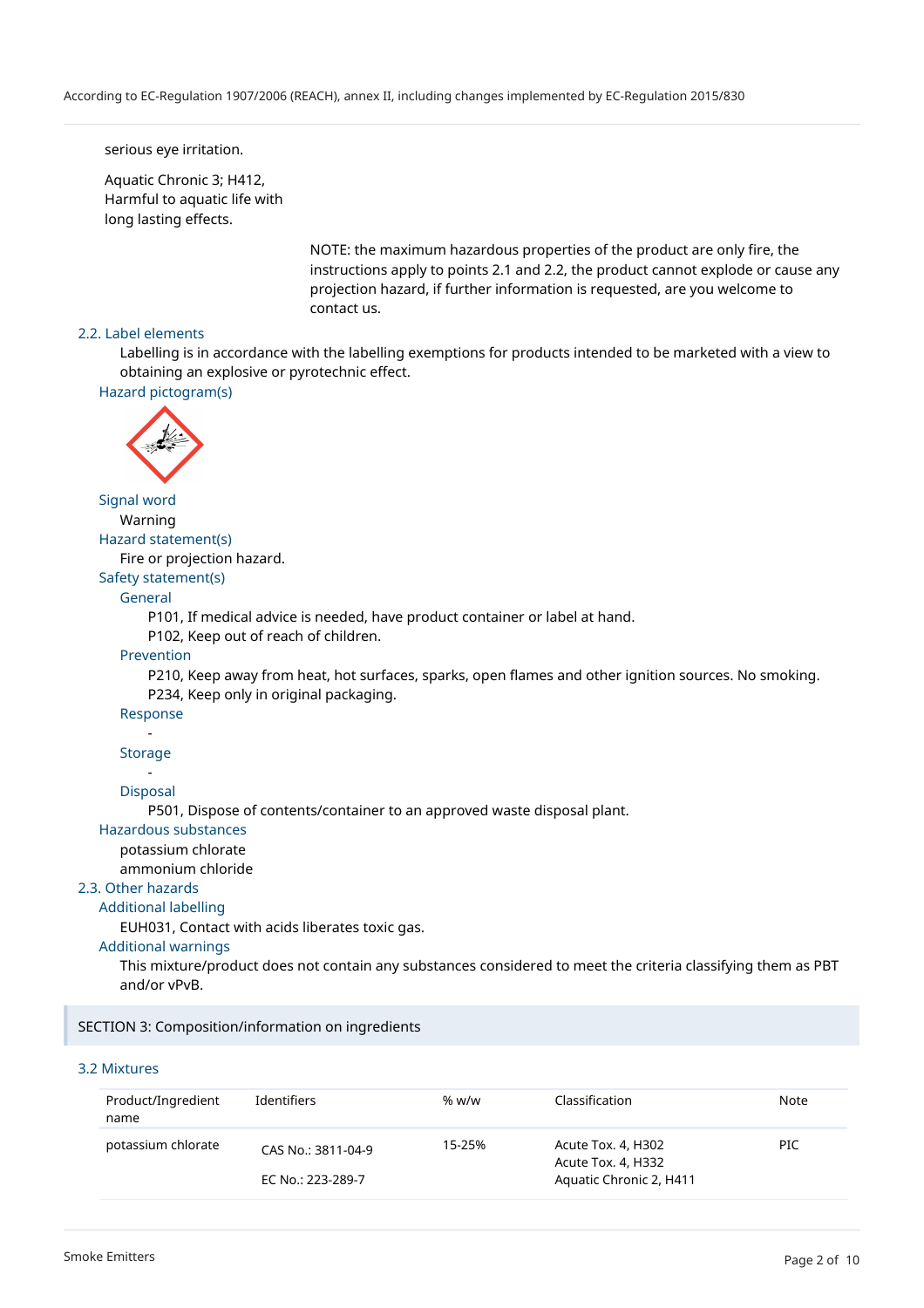|                   | REACH No.:<br>Index No.: 017-004-00-3                                             |        | Ox. Sol. 1, H271                         |
|-------------------|-----------------------------------------------------------------------------------|--------|------------------------------------------|
| ammonium chloride | CAS No.: 12125-02-9<br>EC No.: 235-186-4<br>REACH No.:<br>Index No.: 017-014-00-8 | 10-20% | Eye Irrit. 2, H319<br>Acute Tox. 4, H302 |

-----

See full text of H-phrases in section 16. Occupational exposure limits are listed in section 8, if these are available. Other information

PIC: Substance is listed in Annex I of the Prior Informed Consent Regulation (PIC, Regulation (EU) 649/2012).

#### SECTION 4: First aid measures

#### 4.1. Description of first aid measures

#### General information

In the case of accident: Contact a doctor or casualty department – take the label or this safety data sheet. Contact a doctor if in doubt about the injured person's condition or if the symptoms persist. Never give an unconscious person water or other drink.

#### Inhalation

Upon breathing difficulties or irritation of the respiratory tract: Bring the person into fresh air and stay with him/her.

#### Skin contact

Immediately remove contaminated clothing and shoes. Ensure that skin, which has been exposed to the material, is washed thoroughly with water and soap. Skin cleanser can be used. DO NOT use solvents or thinners.

#### Eye contact

Upon irritation of the eye: Remove contact lenses. Flush eyes immediately with plenty of water or isotonic water (20-30°C) for at least 5 minutes and continue until irritation stops. Make sure to flush under upper and lower eyelids. If irritation continues, contact a doctor. Continue flushing during transport.

#### Ingestion

In the case of ingestion, contact a doctor immediately. If the person is conscious, give them water. DO NOT try to induce vomiting, unless this is recommended by a doctor. Hold head facing down to prevent vomit returning mouth and throat. Prevent shock by keeping the injured person warm and calm. Initiate immediate resuscitation if breathing stops. If unconscious, roll the injured person into recovery position. Call an ambulance.

#### Burns

Rinse with water until pain stops then continue to rinse for 30 minutes.

### 4.2. Most important symptoms and effects, both acute and delayed

Irritation effects: This product contains substances, which may cause irritation upon exposure to skin, eyes or lungs. Exposure may result in an increased absorption potential of other hazardous substances at the area of exposure.

4.3. Indication of any immediate medical attention and special treatment needed

#### IF exposed or concerned:

Get immediate medical advice/attention.

#### Information to medics

Bring this safety data sheet or the label from this product.

#### SECTION 5: Firefighting measures

#### 5.1. Extinguishing media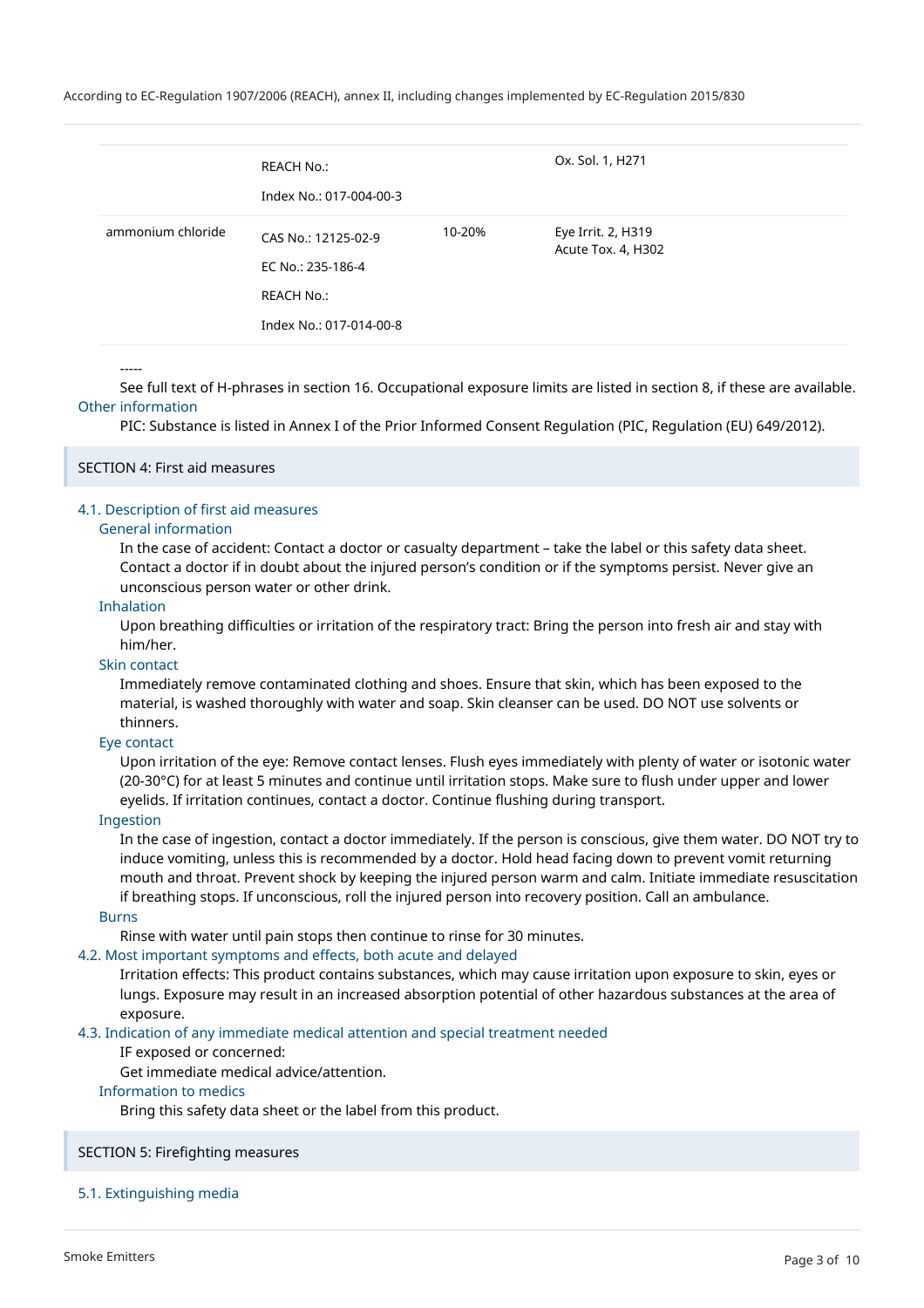Recommended: Waterjet, water mist, alcohol-resistant foam.

### 5.2. Special hazards arising from the substance or mixture

Exposure to combustion products may harm your health. Closed containers, which are exposed to fire, should be cooled with water. Do not allow fire-extinguishing water to enter the sewage system and nearby surface waters.

#### 5.3. Advice for firefighters

Wear self-contained breathing apparatus and protective clothing to prevent contact. Upon direct exposure contact The National Poisons Information Service (dial 111, 24 h service) in order to obtain further advice.

SECTION 6: Accidental release measures

#### 6.1. Personal precautions, protective equipment and emergency procedures

For non-emergency personnel: Avoid contact with the substance. Wear suitable protective equipment before handling. Follow emergency procedures. Evacuate the danger area and notify your supervisor. Ask for assistance from a competent person.

For emergency responders: Close off the hazard area. Ask for assistance from a competent person. Storages not yet ignited must be cooled by water mist. Remove flammable materials if conditions allow it. Ensure sufficient ventilation.

#### 6.2. Environmental precautions

Avoid discharge to lakes, streams, sewers, etc. In the event of leakage to the surroundings, contact local environmental authorities.

#### 6.3. Methods and material for containment and cleaning up

Minor spills are collected with a cloth. Collection and disposal of the material shall be done with minimum creation of dust. Sweep and collect. Shall be contained in suitable and tightly closed disposal containers. To the extent possible cleaning is performed with normal cleaning agents. Avoid use of solvents.

#### 6.4. Reference to other sections

See section on "Disposal considerations" in regard of handling of waste.

See section on 'Exposure controls/personal protection' for protective measures.

### SECTION 7: Handling and storage

### 7.1. Precautions for safe handling

It is recommended to install waste collection trays in order to prevent emissions to the waste water system and surrounding environment.

Smoking, drinking and consumption of food is not allowed in the work area.

See section on 'Exposure controls/personal protection' for information on personal protection.

#### 7.2. Conditions for safe storage, including any incompatibilities

Store in original packaging if possible. Explosives and explosive articles should be stored in accordance with the licence issued by the relevant national authority. Store under cool conditions. Store under dry conditions. Stable under normal storage conditions. Maximum storage quantity should be agreed with national authorities. Store in a well-ventilated place. Store in a closed container.

Must be stored in a cool and well-ventilated area, away from possible sources of ignition.

#### Storage temperature

Dry, cool and well ventilated

7.3. Specific end use(s)

This product should only be used for applications quoted in section 1.2

SECTION 8: Exposure controls/personal protection

#### 8.1. Control parameters

 $\overline{a}$ 

#### ammonium chloride

Long term exposure limit (8 hours): 10 mg/m<sup>3</sup> Short term exposure limit (15 minutes): 20 mg/m<sup>3</sup>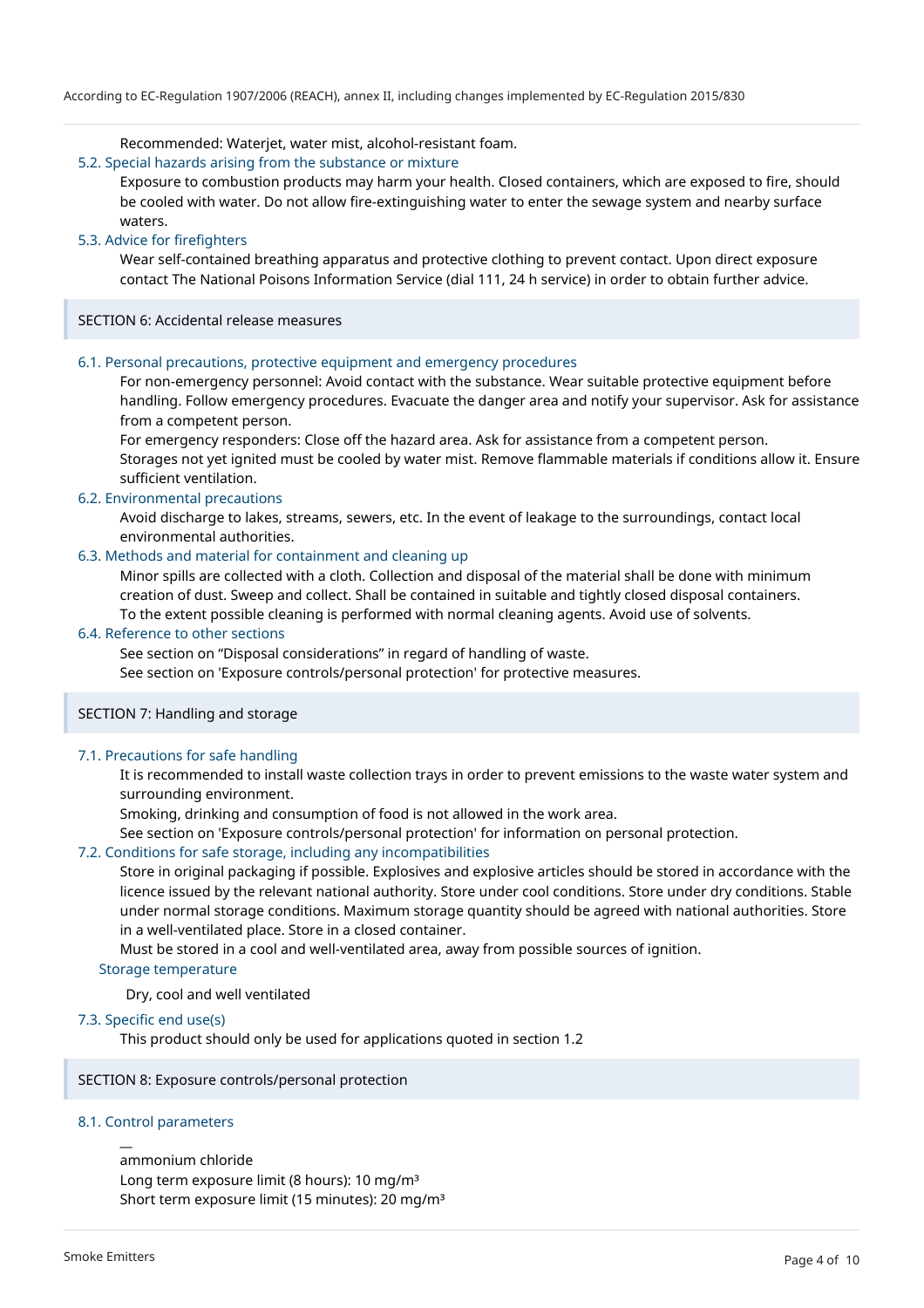The Control of Substances Hazardous to Health Regulations 2002. SI 2002/2677 The Stationery Office 2002. EH40/2005 Workplace exposure limits (Fourth Edition 2020)

#### DNEL

No data available

## PNEC

No data available

#### 8.2. Exposure controls

Compliance with the given occupational exposure limits values should be controlled on a regular basis.

#### General recommendations

No specific requirements

#### Exposure scenarios

There are no exposure scenarios implemented for this product.

#### Exposure limits

Professional users are subjected to the legally set maximum concentrations for occupational exposure. See occupational hygiene limit values above.

#### Appropriate technical measures

Airborne gas and dust concentrations must be kept at a minimum and below current limit values (see above). Installation of a local exhaust system if normal air flow in the work room is not sufficient is recommended. Ensure emergency eyewash and -showers are clearly marked.

#### Hygiene measures

In between use of the product and at the end of the working day all exposed areas of the body must be washed thoroughly. Always wash hands, forearms and face.

### Measures to avoid environmental exposure

### No specific requirements

#### Individual protection measures, such as personal protective equipment

#### **Generally**

Use only CE marked protective equipment.

#### Respiratory Equipment

| Work situation | Recommended Filter type           |                                | Class Colour Standards |
|----------------|-----------------------------------|--------------------------------|------------------------|
|                | No special when used as intended. | and the company of the company |                        |

#### Skin protection

| Work situation<br>Recommended |                                   | Type/Category Standards |  |
|-------------------------------|-----------------------------------|-------------------------|--|
|                               | No special when used as intended. |                         |  |

#### Hand protection

| Work situation | Material                    | Glove<br>thickness (mm) (min.) | Breakthrough time Standards |   |
|----------------|-----------------------------|--------------------------------|-----------------------------|---|
|                | No specific<br>requirements | $\overline{\phantom{a}}$       | $\sim$                      | - |

#### Eye protection

| Work situation | Recommended              | Standards |
|----------------|--------------------------|-----------|
|                | No specific requirements |           |

#### SECTION 9: Physical and chemical properties

#### 9.1. Information on basic physical and chemical properties

Form

#### Solid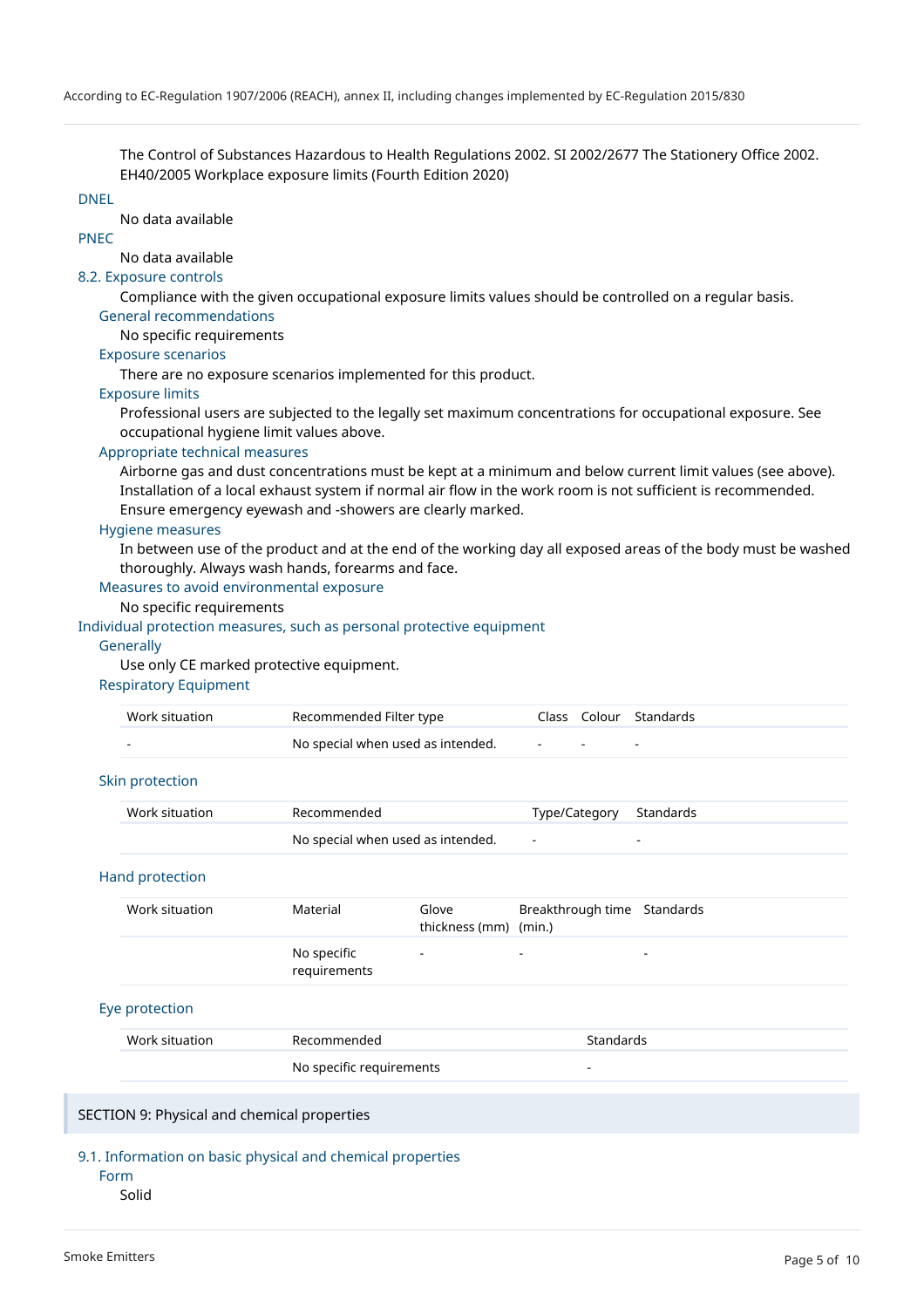Colour No data available. Odour Aromatic Odour threshold (ppm) Testing not relevant or not possible due to nature of the product. pH Testing not relevant or not possible due to nature of the product. Density (g/cm<sup>3</sup>) Testing not relevant or not possible due to nature of the product. Viscosity Testing not relevant or not possible due to nature of the product. Phase changes Melting point (°C) Testing not relevant or not possible due to nature of the product. Boiling point (°C) Testing not relevant or not possible due to nature of the product. Vapour pressure Testing not relevant or not possible due to nature of the product. Vapour density Testing not relevant or not possible due to nature of the product. Decomposition temperature (°C) Testing not relevant or not possible due to nature of the product. Evaporation rate (n-butylacetate = 100) Testing not relevant or not possible due to nature of the product. Data on fire and explosion hazards Flash point (°C) Testing not relevant or not possible due to nature of the product. Ignition (°C) Testing not relevant or not possible due to nature of the product. Auto flammability (°C) Over 300 °C Explosion limits (% v/v) Testing not relevant or not possible due to nature of the product. Explosive properties Fire or projection hazard. Oxidizing properties Testing not relevant or not possible due to nature of the product. Solubility Solubility in water Testing not relevant or not possible due to nature of the product. n-octanol/water coefficient Testing not relevant or not possible due to nature of the product. Solubility in fat (g/L) Testing not relevant or not possible due to nature of the product. 9.2. Other information SECTION 10: Stability and reactivity 10.1. Reactivity

Contact with acids liberates toxic gas.

#### 10.2. Chemical stability

The product is stable under the conditions, noted in the section "Handling and storage".

## 10.3. Possibility of hazardous reactions

Contact with acids liberates toxic gas.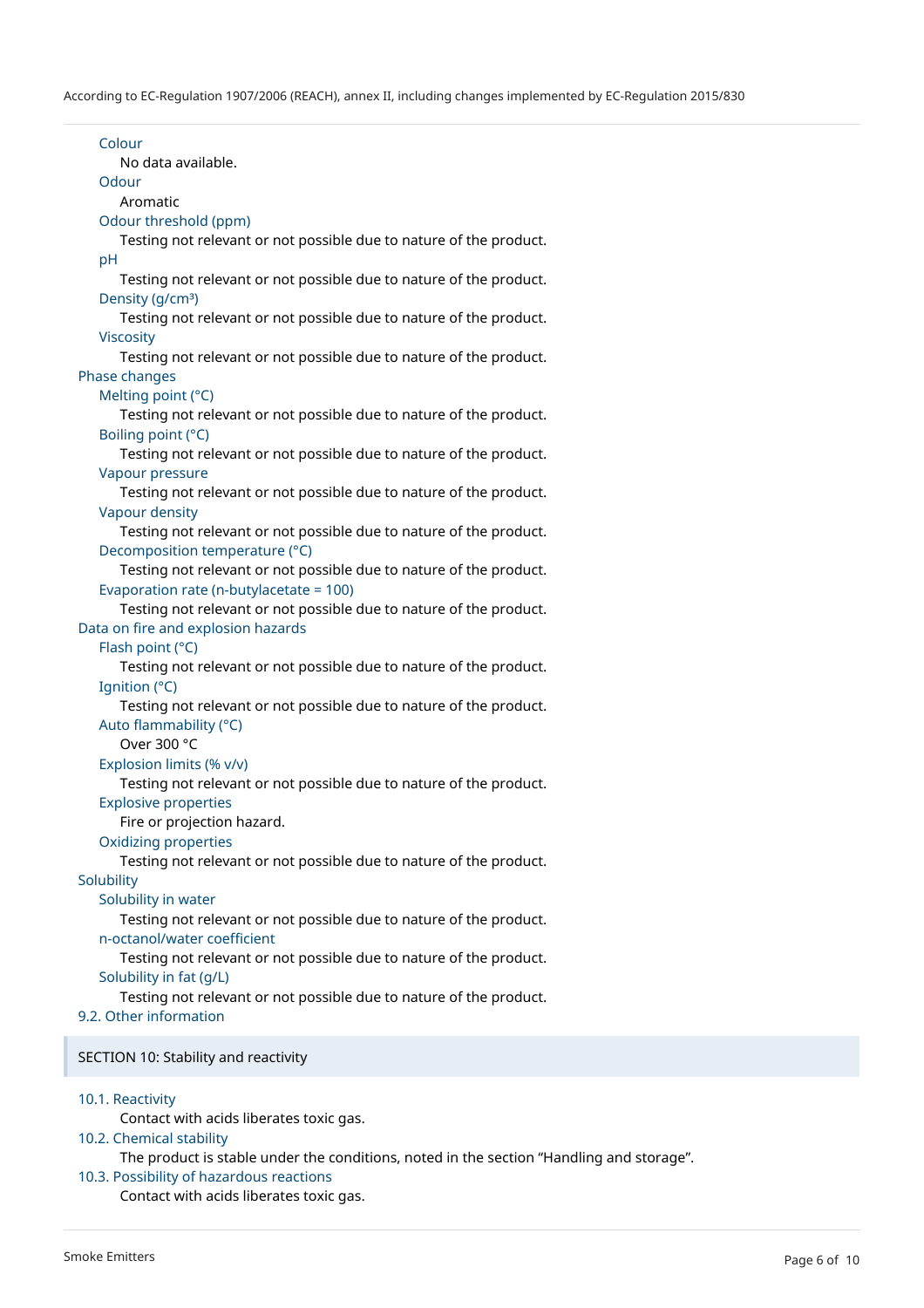#### 10.4. Conditions to avoid

Avoid static electricity.

Heating may cause an explosion.

#### 10.5. Incompatible materials

Strong acids, strong bases, strong oxidizing agents, and strong reducing agents.

#### 10.6. Hazardous decomposition products

The product is not degraded when used as specified in section 1.

#### SECTION 11: Toxicological information

#### 11.1. Information on toxicological effects

Acute toxicity

| Product/Ingredient name | Species | Test | Route of exposure | Result      |
|-------------------------|---------|------|-------------------|-------------|
| potassium chlorate      | Rabbit  | LD50 | Dermal            | >2000 mg/kg |
| potassium chlorate      | Rat     | LD50 | Oral              | 1870 mg/kg  |
| ammonium chloride       | Rat     | LD50 | Oral              | 1650 mg/kg  |

#### Skin corrosion/irritation

Based on available data, the classification criteria are not met.

#### Serious eye damage/irritation

Causes serious eye irritation.

Respiratory or skin sensitisation

Based on available data, the classification criteria are not met.

#### Germ cell mutagenicity

Based on available data, the classification criteria are not met.

#### **Carcinogenicity**

Based on available data, the classification criteria are not met.

#### Reproductive toxicity

Based on available data, the classification criteria are not met.

#### STOT-single exposure

Based on available data, the classification criteria are not met.

### STOT-repeated exposure

Based on available data, the classification criteria are not met.

#### Aspiration hazard

Based on available data, the classification criteria are not met.

#### Long term effects

Irritation effects: This product contains substances, which may cause irritation upon exposure to skin, eyes or lungs. Exposure may result in an increased absorption potential of other hazardous substances at the area of exposure.

#### Other information

No special

#### SECTION 12: Ecological information

#### 12.1. Toxicity

- No data available
- 12.2. Persistence and degradability
- No data available 12.3. Bioaccumulative potential
- No data available
- 12.4. Mobility in soil

#### No data available

12.5. Results of PBT and vPvB assessment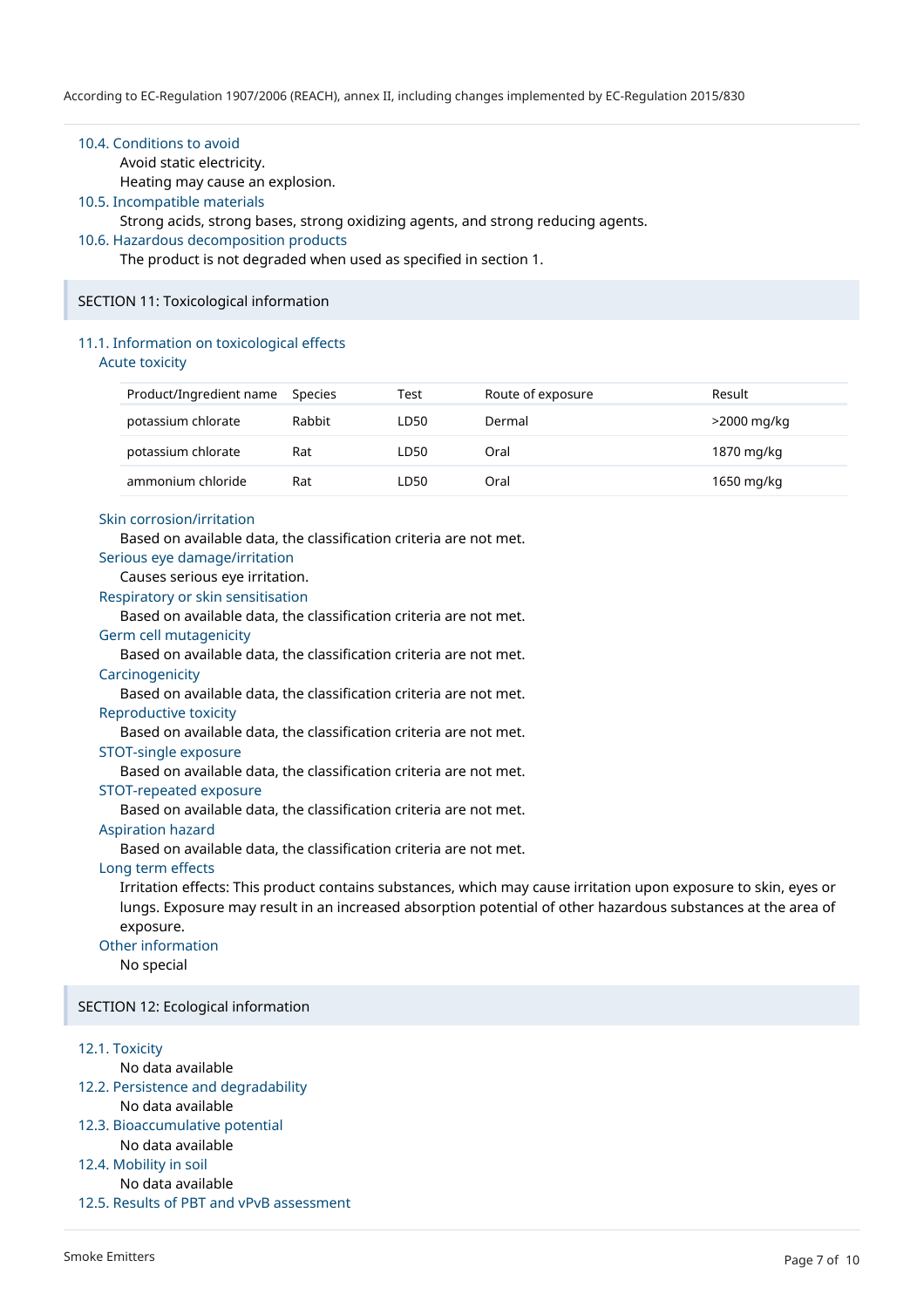This mixture/product does not contain any substances considered to meet the criteria classifying them as PBT and/or vPvB.

#### 12.6. Other adverse effects

This product contains substances that are toxic to the environment. May result in adverse effects to aquatic organisms.

This product contains substances, which may cause adverse long-term effects to the aquatic environment.

#### SECTION 13: Disposal considerations

#### 13.1. Waste treatment methods

Product is covered by the regulations on hazardous waste.

Dispose of contents/container to an approved waste disposal plant.

### EWC code

10 03 99 Wastes not otherwise specified

#### Specific labelling

Not applicable

#### Contaminated packing

Packaging containing residues of the product must be disposed of similarly to the product.

#### SECTION 14: Transport information

### 14.1 - 14.4

Not dangerous goods according to ADR, IATA and IMDG.

### ADR/RID

Not applicable

# IMDG

Not applicable

### IATA

Not applicable "MARINE POLLUTANT"

No

### 14.5. Environmental hazards

Not applicable

- 14.6. Special precautions for user Not applicable
- 14.7. Transport in bulk according to Annex II of Marpol and the IBC Code No data available

### SECTION 15: Regulatory information

15.1. Safety, health and environmental regulations/legislation specific for the substance or mixture Restrictions for application People under the age of 18 shall not be exposed to this product. Demands for specific education No specific requirements SEVESO - Categories / dangerous substances P1b Additional information Tactile warning. Sources

The Control of Major Accident Hazards (COMAH) Regulations 2015. REGULATION (EU) No 649/2012 OF THE EUROPEAN PARLIAMENT AND OF THE COUNCIL of 4 July 2012 concerning the export and import of hazardous chemicals. Regulation (EC) No 1272/2008 of the European Parliament and of the Council of 16 December 2008 on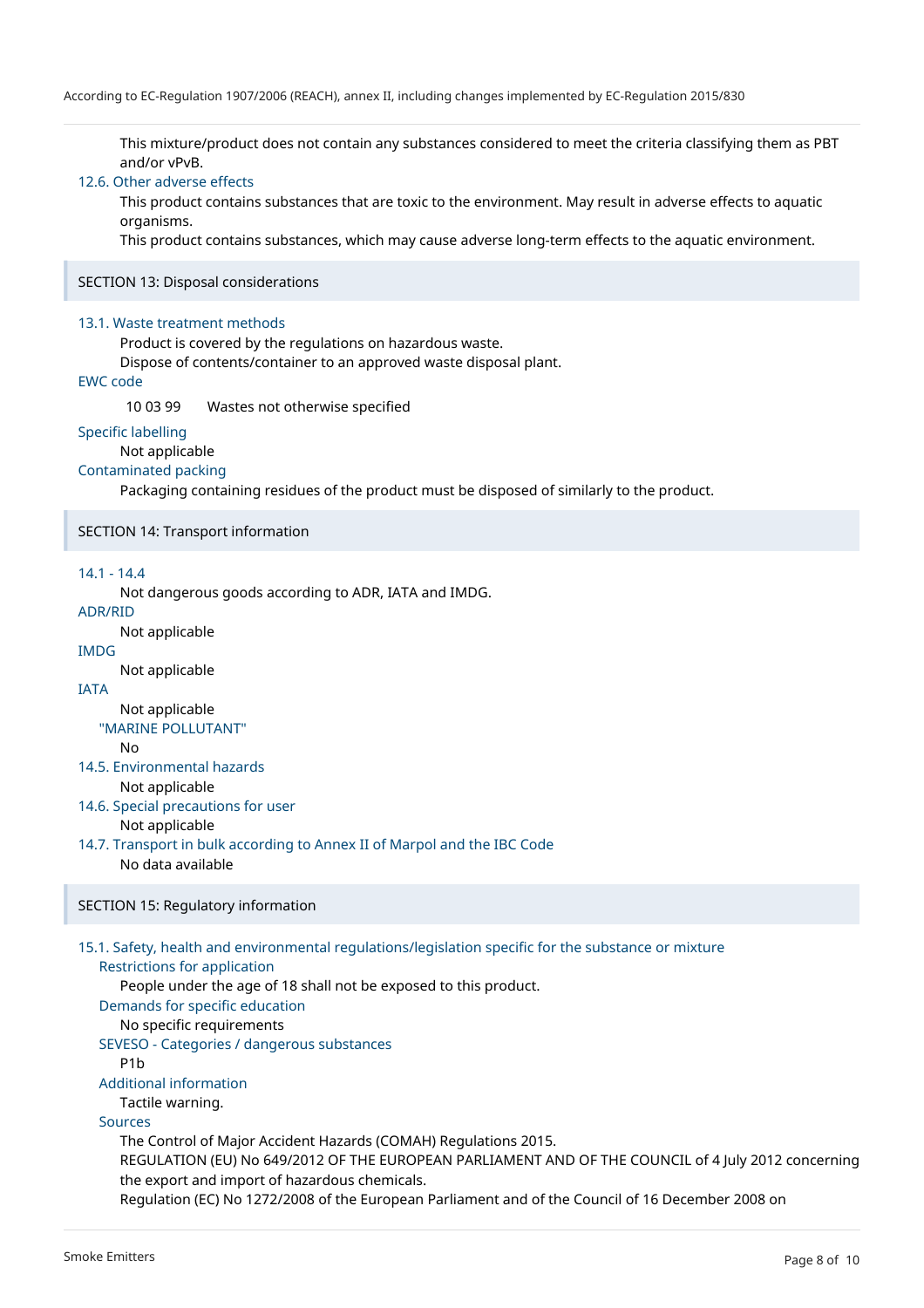classification, labelling and packaging of substances and mixtures, amending and repealing Directives 67/548/EEC and 1999/45/EC, and amending Regulation (EC) No 1907/2006 (CLP). Regulation (EC) 1907/2006 (REACH).

15.2. Chemical safety assessment

No

SECTION 16: Other information

#### Full text of H-phrases as mentioned in section 3

H302, Harmful if swallowed.

H332, Harmful if inhaled.

H411, Toxic to aquatic life with long lasting effects.

H271, May cause fire or explosion; strong oxidiser.

H319, Causes serious eye irritation.

#### Abbreviations and acronyms

ADN = European Provisions concerning the International Carriage of Dangerous Goods by Inland Waterway

ADR = The European Agreement concerning the International Carriage of Dangerous Goods by Road

ATE = Acute Toxicity Estimate

BCF = Bioconcentration Factor

CAS = Chemical Abstracts Service

CLP = Classification, Labelling and Packaging Regulation [Regulation (EC) No. 1272/2008]

CSA = Chemical Safety Assessment

CSR = Chemical Safety Report

DMEL = Derived Minimal Effect Level

DNEL = Derived No Effect Level

EINECS = European Inventory of Existing Commercial chemical Substances

ES = Exposure Scenario

EUH statement = CLP-specific Hazard statement

EWC = European Waste Catalogue

GHS = Globally Harmonized System of Classification and Labelling of Chemicals

IARC = International Agency for Research on Cancer (IARC)

IATA = International Air Transport Association

IBC = Intermediate Bulk Container

IMDG = International Maritime Dangerous Goods

LogPow = logarithm of the octanol/water partition coefficient

MARPOL = International Convention for the Prevention of Pollution From Ships, 1973 as modified by the Protocol of 1978. ("Marpol" = marine pollution)

OECD = Organisation for Economic Co-operation and Development

PBT = Persistent, Bioaccumulative and Toxic

PNEC = Predicted No Effect Concentration

RID = The Regulations concerning the International Carriage of Dangerous Goods by Rail

RRN = REACH Registration Number

SVHC = Substances of Very High Concern

STOT-RE = Specific Target Organ Toxicity - Repeated Exposure

STOT-SE = Specific Target Organ Toxicity - Single Exposure

TWA = Time weighted average

UN = United Nations

UVCB = Complex hydrocarbon substance

VOC = Volatile Organic Compound

vPvB = Very Persistent and Very Bioaccumulative

Additional information

In accordance with Regulation (EC) No. 1272/2008 (CLP) the evaluation of the classification of the mixture is based on:

The classification of the mixture in regard of physical hazards has been based on experimental data. The safety data sheet is validated by